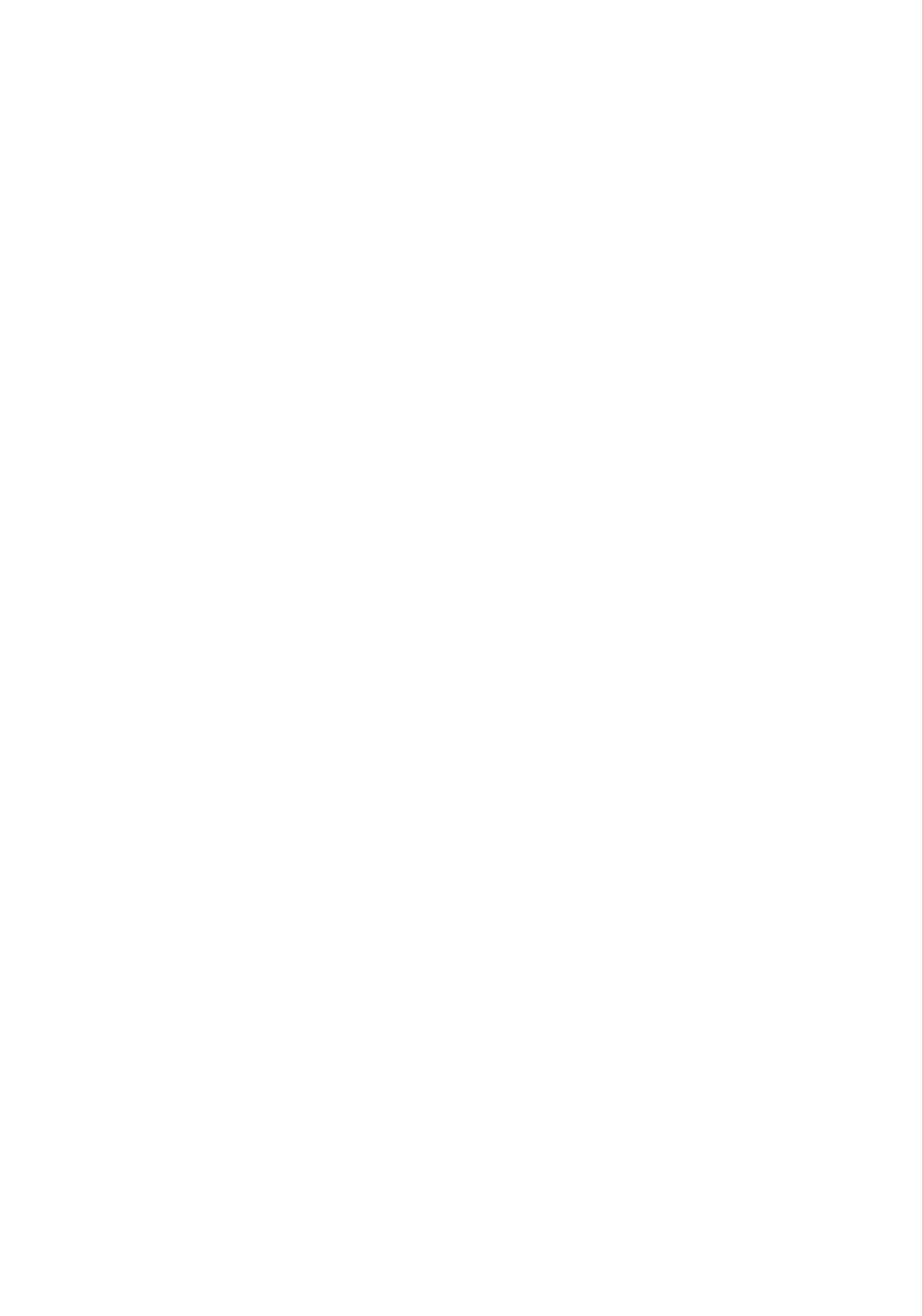#### **CONTENTS**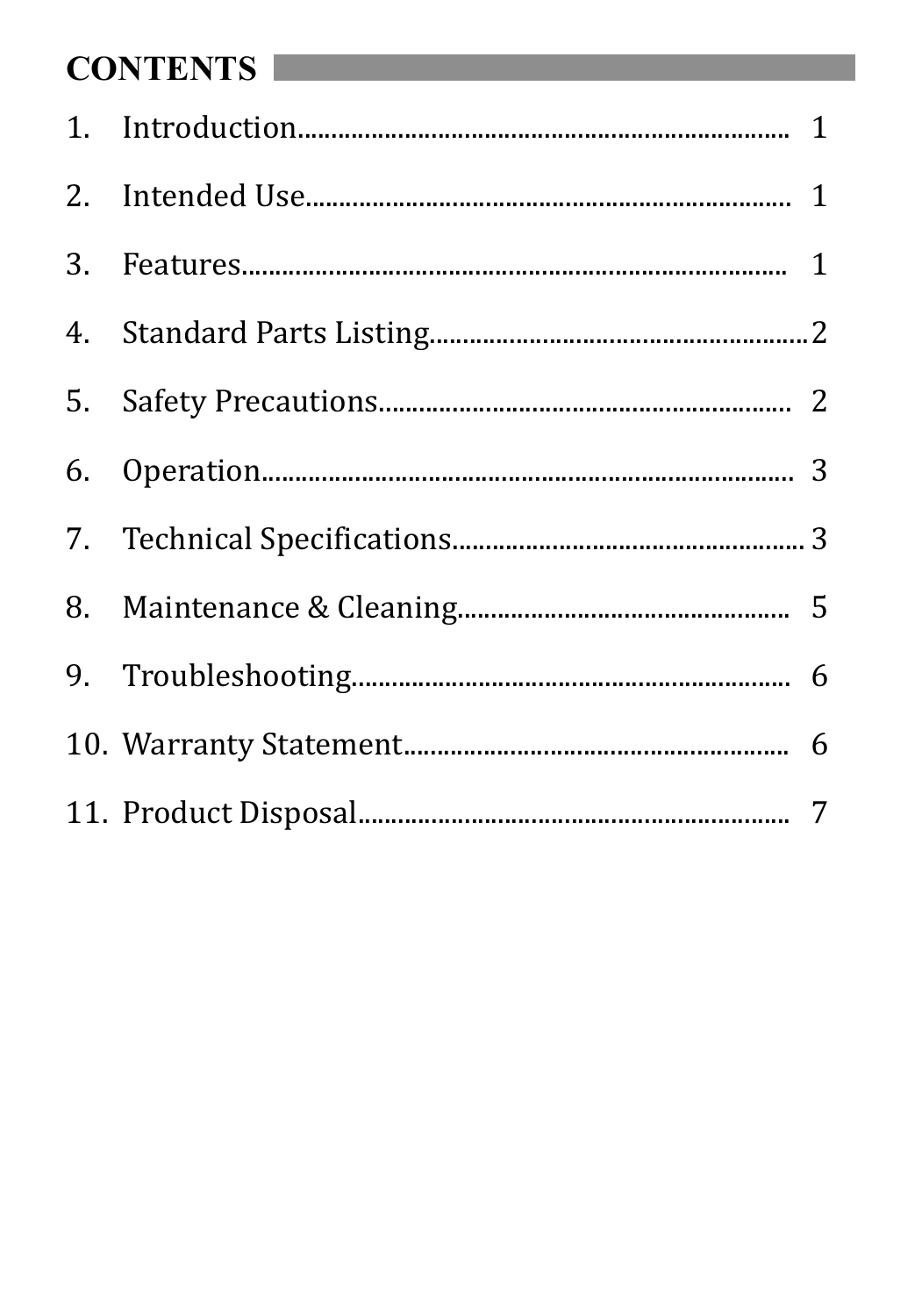#### **1. INTRODUCTION**

This Mini Vortex Mixer is available in two variants: Fixed Speed and Variable Speed. It comes with a powerful brushless DC motor with an orbital motion of 4.5 mm it provides thorough mixing and it can accommodate plastic tubes & vials up to a 30 mm diameter.

#### **2. INTENDED USE**

It is used in laboratories for the general mixing of applications in individual test tubes, up to a 30 mm diameter.

#### **3. FEATURES**

- Touch operation can handle plastic tubes of up to 30 mm in diameter
- Extremely small footprint
- $\cdot$  4.5mm orbital motion
- Suction cups for proper grip
- Die cast base for stable operation
- Low voltage power supply
- Suspension design for longer switch life
- Variable speed for gentle to vigorous mixing (Variable model)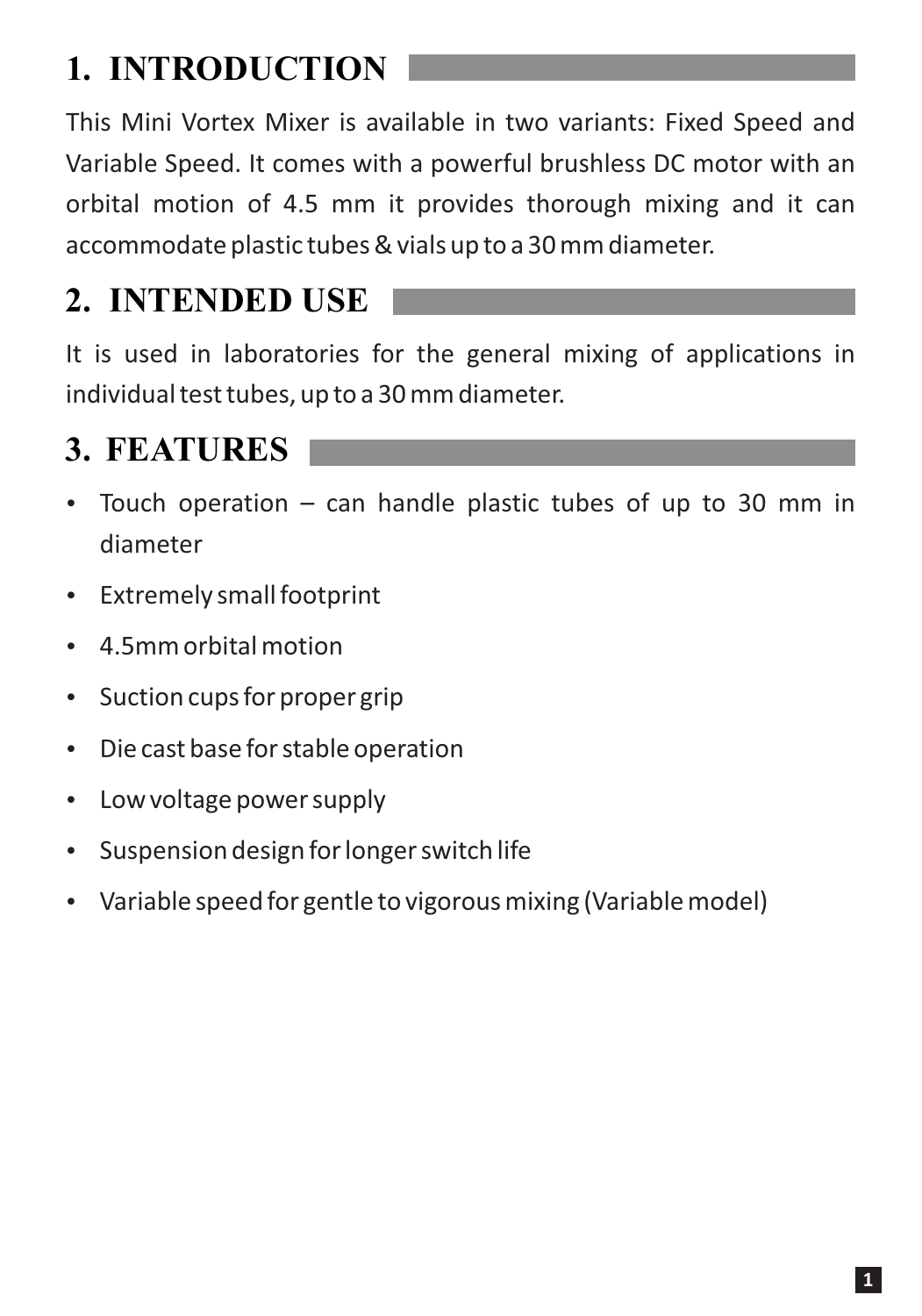#### **4. STANDARD PARTS LISTING**



#### **5. SAFETYPRECAUTIONS**

- **Read the following safety instructions before using the Mini Vortex Mixer for your safety & the safety of the equipment.**
- 1. Gently take the Mini Vortex Mixer out of the packaging box and place it on a flat, stable, clean, non - slippery surface.
- 2. Do not lift or hold the device from the power cable.
- 3. This Mini Vortex Mixer is to be used to mix material that the user knows will not react dangerously to any extra energy produced from mixing.
- 4. The Mini Vortex Mixer should be used for the specified application only. It must not be operated in a hazardous or flammable environment and must not be used to mix explosive or highly reactive material.
- 5. Users should always use covered test tubes. Overfilling of liquid may cause the medium to splash out.
- 6. **Caution:** The equipment will restart, both in case of power interruption and in case of any fault or mechanical interruption. Be careful regarding the sample used for mixing.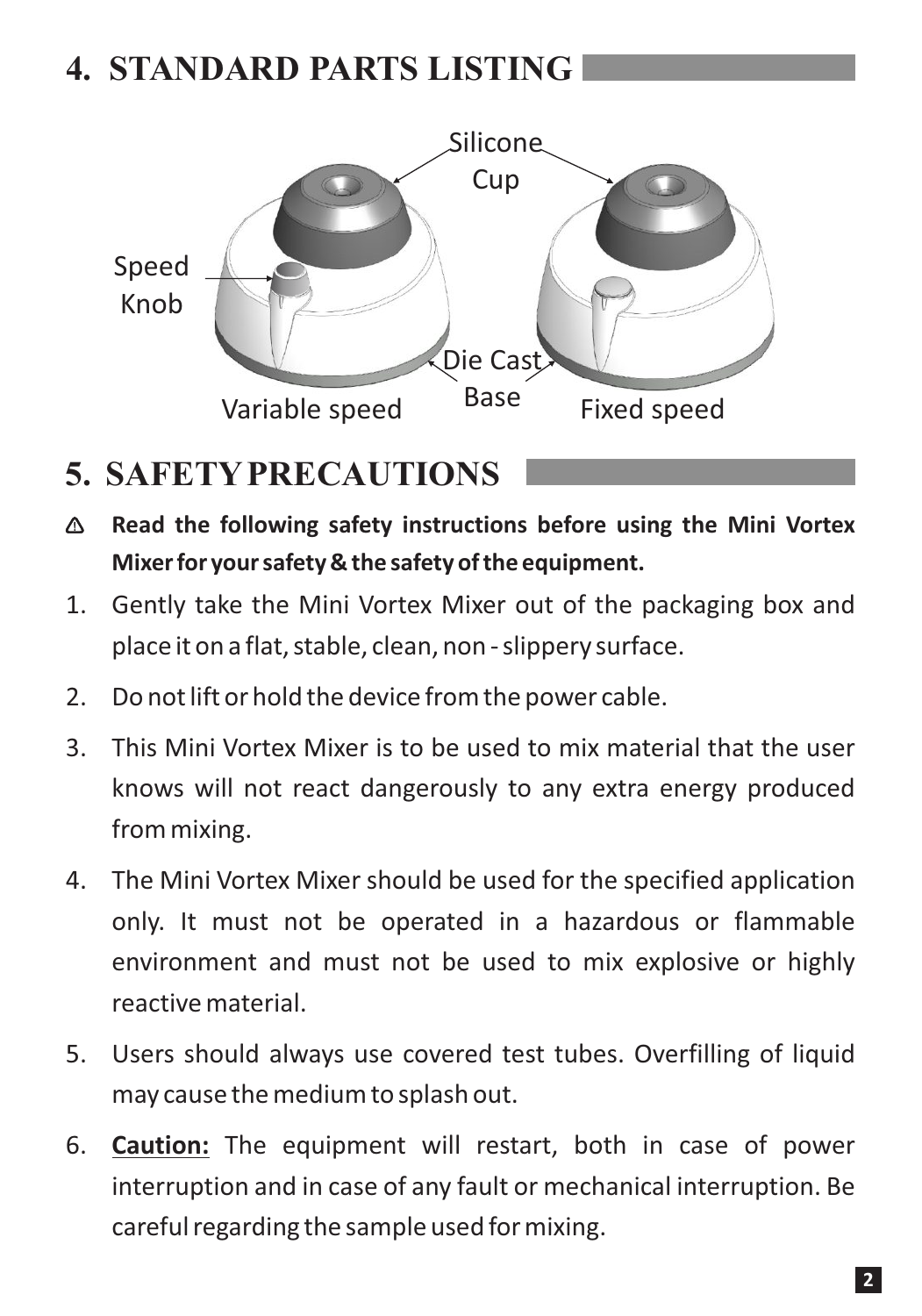7. Always use tubes up to 30 mm in diameter for best results and product safety.

#### **6. OPERATION**

Operation starts automatically when the soft rubber cup is pressed



down using the test tube (as shown in image) and stops once the test tube is removed. In the variable speed mini vortex mixer, rotate the speed knob to increase or decrease the speed between 2000 to 4500 RPM. In the fixed speed mini vortex mixer it will provide fixed 4500 RPM.

#### **7. TECHNICAL SPECIFICATIONS**

| <b>Specification</b>                               | Variable          | <b>Fix</b> |  |
|----------------------------------------------------|-------------------|------------|--|
| Type of movement                                   | Orbital           |            |  |
| Shaker diameter                                    | $4.5 \text{ mm}$  |            |  |
| Tube diameter                                      | Up to 30 mm       |            |  |
| Permissible shaking weight<br>(Include attachment) | 100 <sub>g</sub>  |            |  |
| Maximum Speed                                      | 2000 - 4500 RPM   | 4500 RPM   |  |
| Variable Speed                                     | Yes               | No         |  |
| <b>Speed Accuracy</b>                              | ±5%               |            |  |
| <b>Operation Type</b>                              | Touch             |            |  |
| Dimensions (L x W x H)                             | 100 x 100 x 70 mm |            |  |
| Weight                                             | $0.55$ Kg         |            |  |
| Noise Level                                        | $<$ 50 dB         |            |  |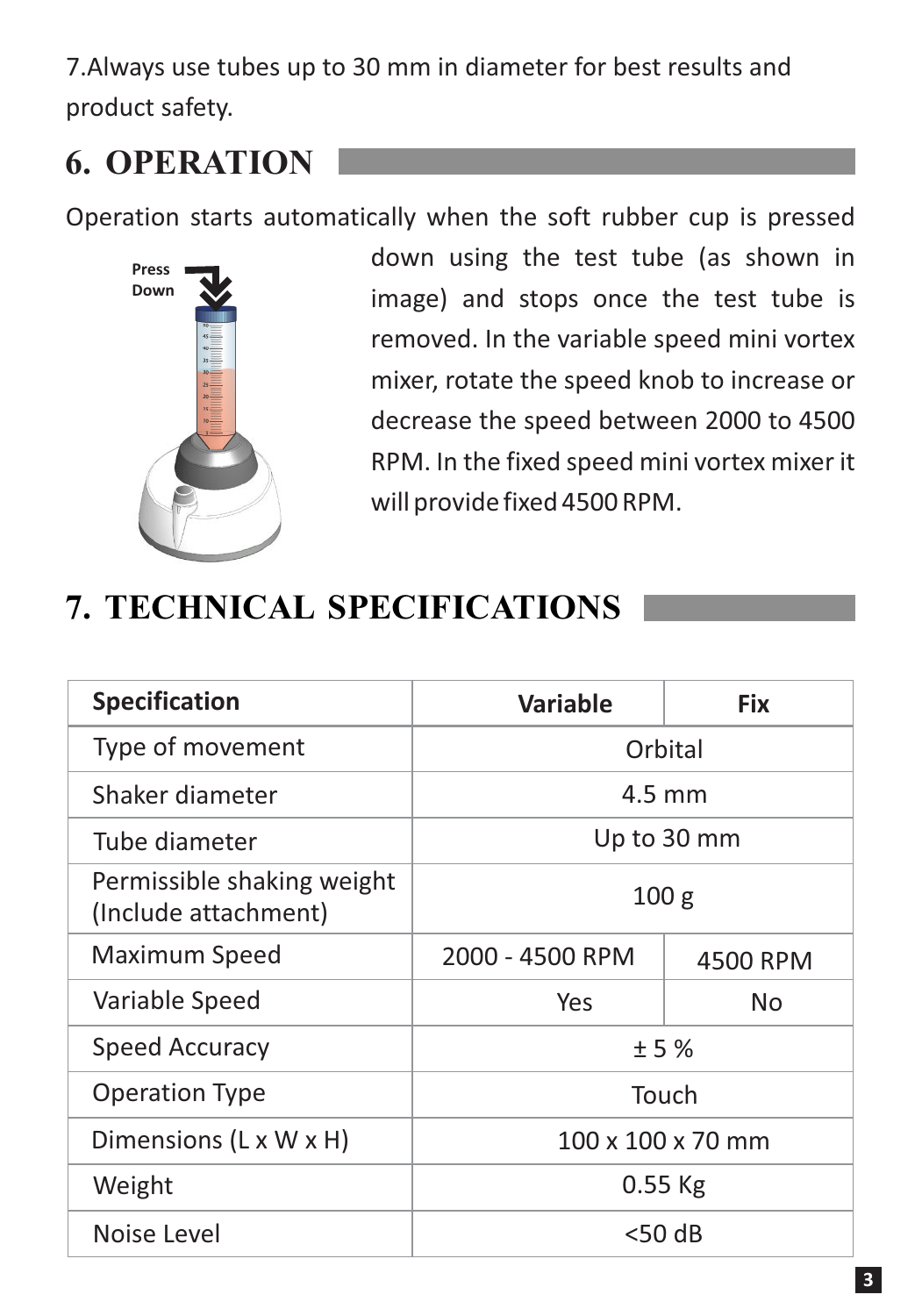| <b>Specification</b>                          | <b>Variable</b>         | <b>Fix</b>    |
|-----------------------------------------------|-------------------------|---------------|
| Permissible ambient<br>temperature            | $5 - 40 °C$             |               |
| Protection class according<br>to DIN EN 60529 | IP 43                   |               |
| Permissible relative moisture                 | $<80\%$                 |               |
| Air Pressure                                  |                         | 80 to 106 kPa |
| Input Voltage                                 | 100 - 240 V, 50 / 60 Hz |               |
| Output Voltage                                | 9V, 1.5A                |               |
| <b>Power Consumption</b>                      | 14 W                    |               |
| Rated input of adaptor                        | 0.3A                    |               |

#### **8. MAINTENANCE & CLEANING**

- 1. While cleaning, the product must not be plugged into the power supply.
- 2. The entire unit should be wiped down periodically with a soft cloth. Excessive amount of liquid should be avoided. The motor should not come in contact with liquid.
- 3. After cleaning, ensure that all parts are dried before re-use.
- 4. Do not use the unit if it shows signs of mechanical or electrical damage. Do not use the equipment if the rubber cup or suction cup is damaged. In such case, see warranty & contact the manufacturer if applicable
- 5. The brushless motor in the Mini Vortex Mixer doesn't require routine maintenance. Any required service should be performed by authorized, qualified personnel only.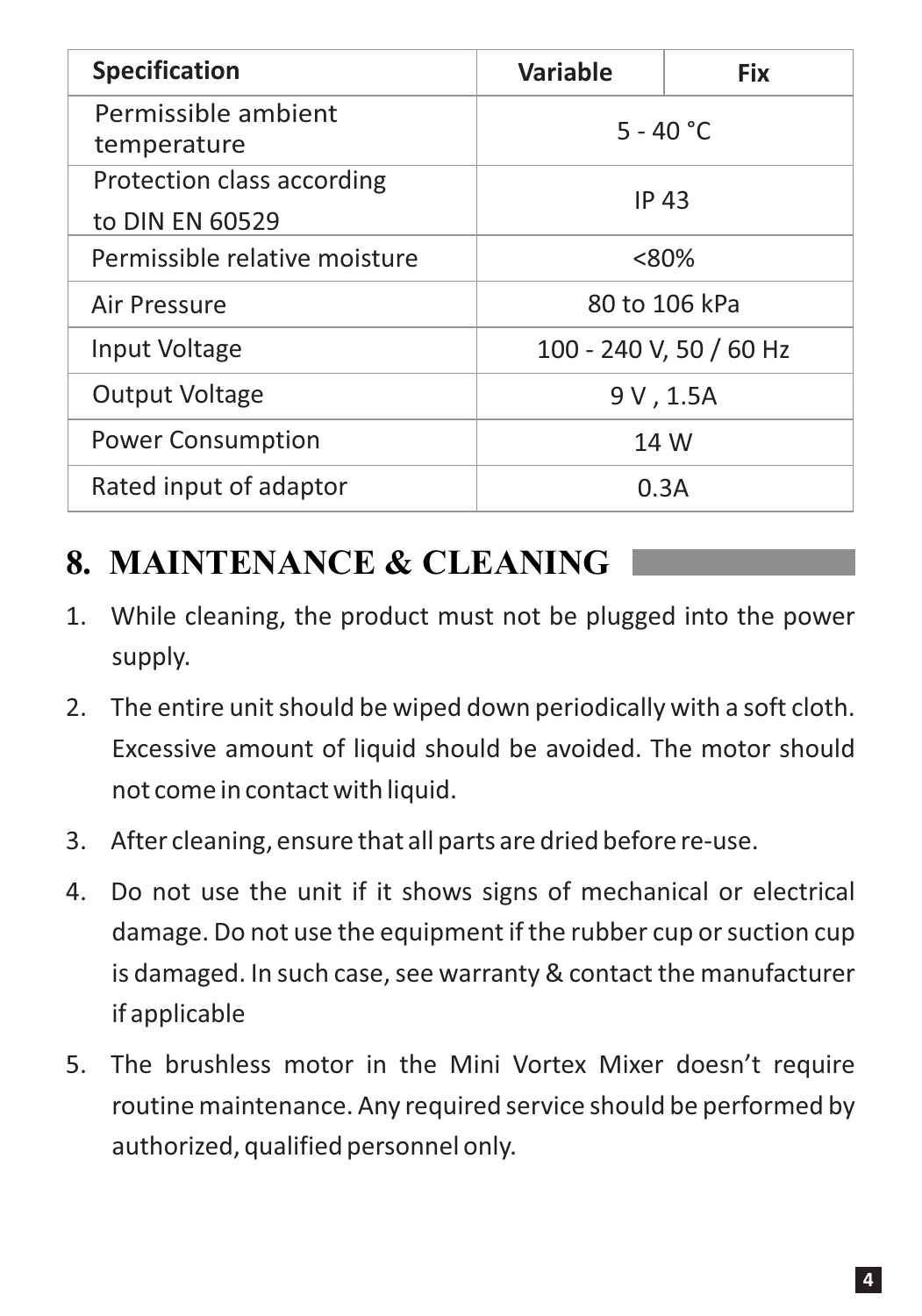#### **9. TROUBLESHOOTING**



Small bottom screw at the base of the devipointed by an arrow.

|    | <b>Vortex</b><br><b>Action</b> | Problem          | Solution              |
|----|--------------------------------|------------------|-----------------------|
|    | Partially                      | Small bottom     | Tighten the small     |
|    | Working                        | screw might      | bottom screw          |
|    | (stops in                      | have loosened.   | $(1/2 \text{ or } 1)$ |
|    | between)                       | Need to adjust   | turns max)            |
|    | Not working                    | Small bottom     | Tighten the small     |
| ce | at all.                        | screw might      | bottom screw          |
|    | (completely                    | have loosened.   | (1 or 2)              |
|    | stopped)                       | Need to tighten  | turns max)            |
|    | Continuously                   | Small bottom     | Loosen the small      |
|    | working                        | screw might have | bottom screw          |
|    | (run without                   | tightened.       | (1 or 2               |
|    | press)                         | Need to loosen.  | turns max)            |

**Note:** If after implementation of the required solution vortexer does not produce *normal* vortex action, contact service representative.

#### **10. WARRANTYSTATEMENT**

This product is warranted to be free from defects in material and workmanship for a period of two (2) years from date of purchase. Your product will be duly repaired upon prompt notification in compliance with the following conditions :

This warranty is valid only if the product is used for its intended ä, purpose and within the guidelines specified in this instruction manual. This warranty does not cover damage caused by accident, neglect, misuse, improper service, natural forces or other causes not arising from defects in original material or workmanship. This warranty does not cover any incidental or consequential damages, commercial loss or any other damages from the use of this product.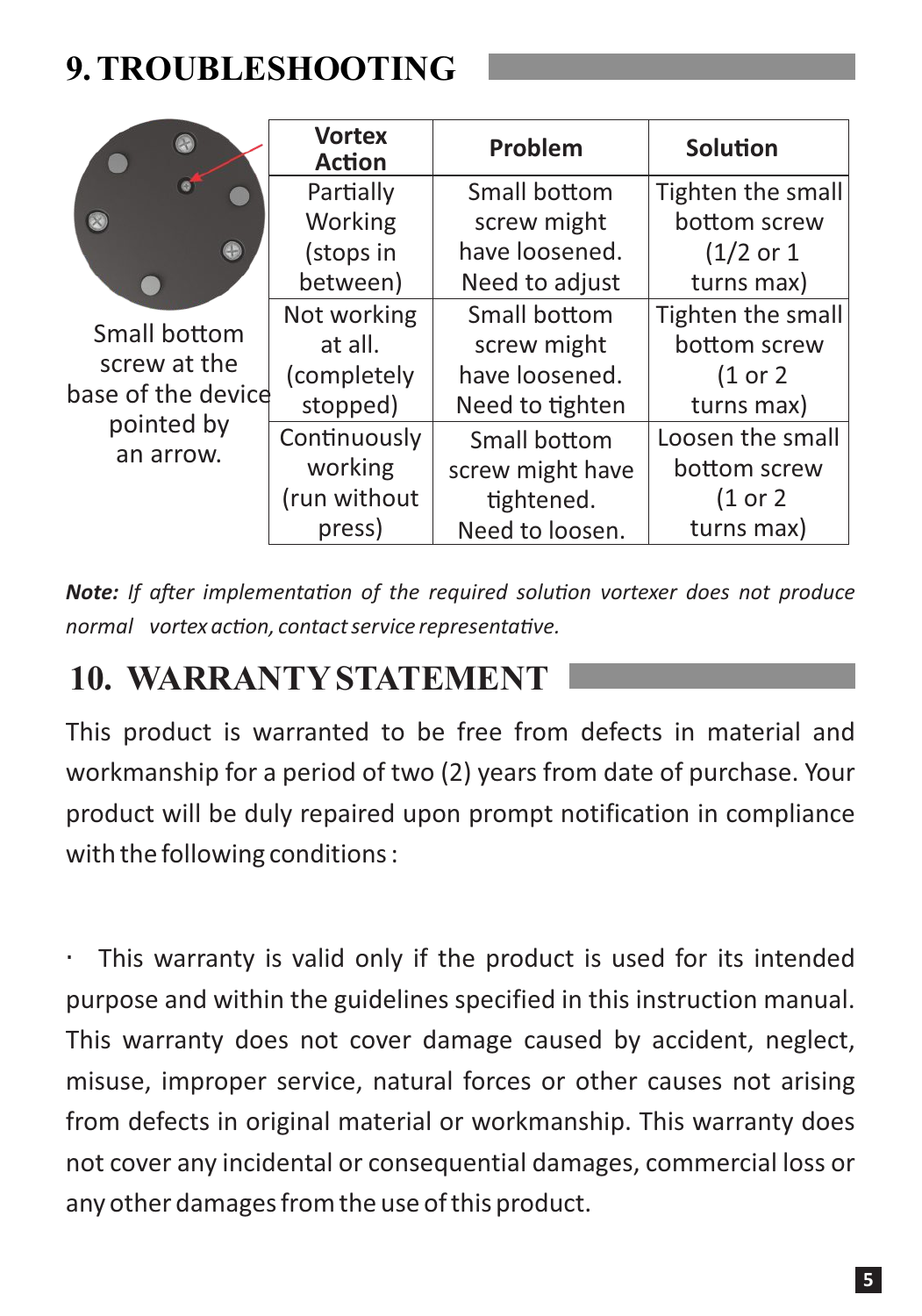• The warranty is invalidated by any non-factory modification, which will immediately terminate all liabilities on us for the products or damages caused by its use. The customer shall be responsible for the product or use of products as well as any supervision required for safety. If requested the products must be returned to the distributor in well packed and insured manner and all shipping charges must be paid.

*Note: Some states do not allow limitation on the length of implied warranties or the exclusion or limitation of incidental or consequential damages. This warranty gives you specific legal rights. This warranty is given expressly in lieu of all other warranties, expressed or implied.*

• The purchaser agrees that there is no warranty of merchantability or of fitness for any intended purpose and that there are no other remedies or warranties, expressed or implied, which extend beyond the description on the face of the agreement. This warranty is only applicable to the original purchaser.

Products received without proper authorization will not be processed for warranty or service. All items returned for service should be sent with postage prepaid in the original packaging or other suitable packaging, padded to avoid damage. We will not be responsible for damage incurred by improper packaging.

*Note: This warranty is valid only if the warranty is registered with the supplier within 30 days from the date of purchase.*

| For your reference, make a note of the serial number, date of<br>purchase and supplier here. |                |  |  |  |
|----------------------------------------------------------------------------------------------|----------------|--|--|--|
| Serial No.:                                                                                  | Purchase Date: |  |  |  |
| Supplier:                                                                                    |                |  |  |  |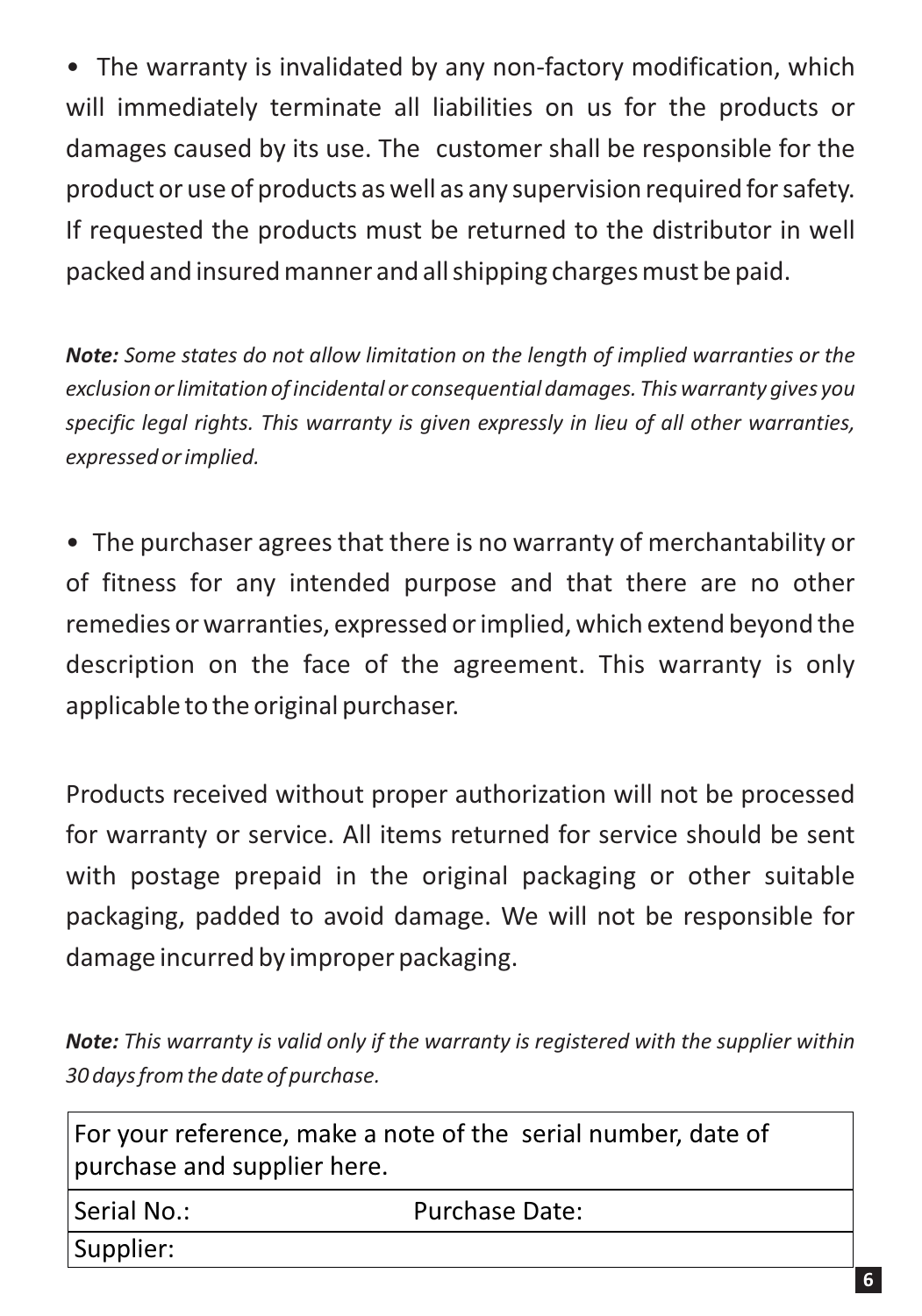#### **11. PRODUCTDISPOSAL**

In case the product is to be disposed of, the relevant legal regulations are to be observed.

#### **Information on the disposal of electrical and electronic devices in the European Community**

The disposal of electrical devices is regulated within the European Community by national regulations based on EU Directive 2012/19/EU on waste electrical and electronic equipment (WEEE). According to these regulations, any devices supplied after 13.06.05 in the business to business sphere, to which this product is assigned, may no longer be disposed off in municipal or domestic waste. They are marked with the following symbol to indicate this.



As disposal regulations within the EU may vary from country to country, please contact your supplier if necessary.